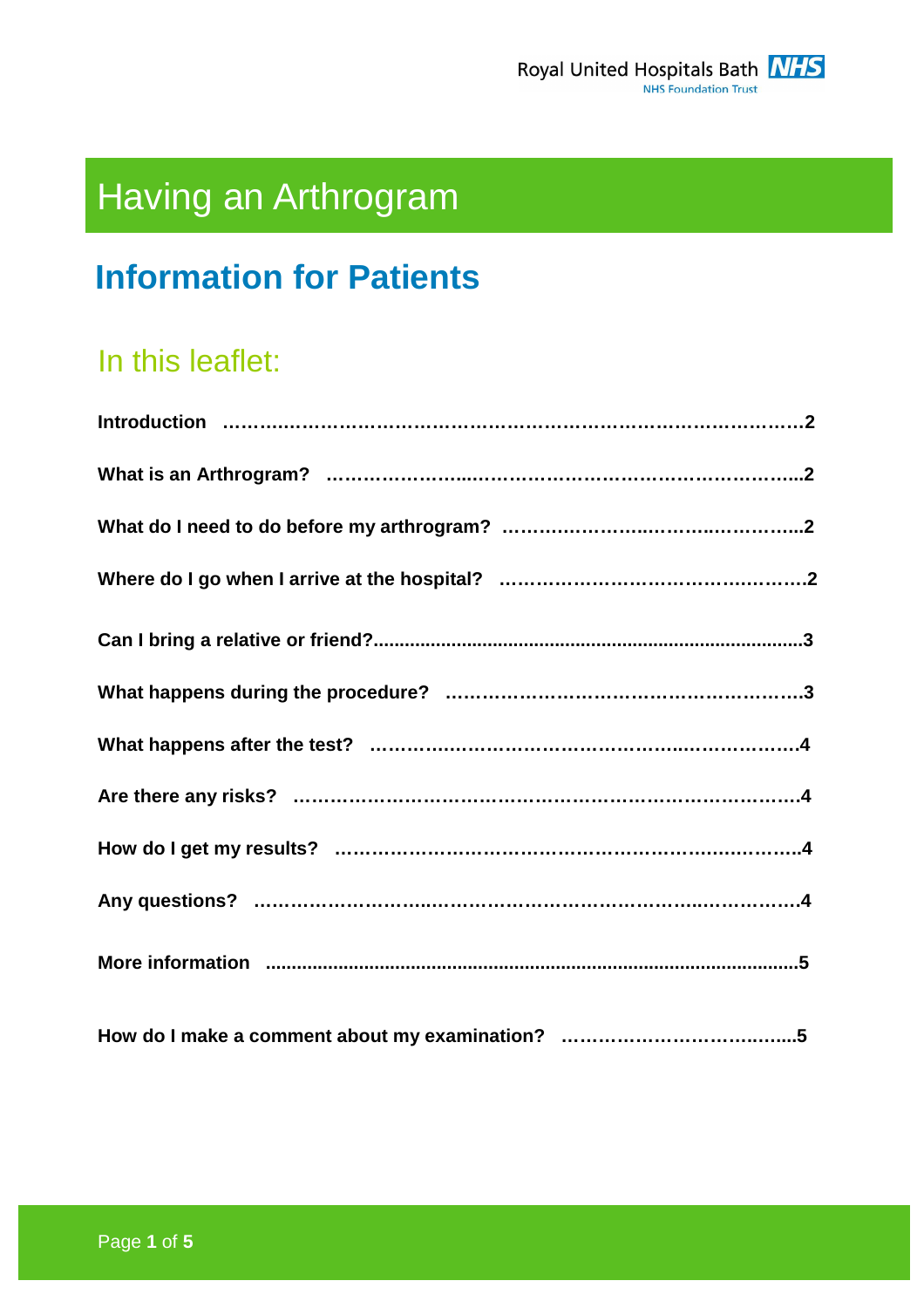#### **Introduction**

This leaflet tells you about having an Arthrogram. It explains how the test is done, what to expect, and what the possible risks are.

If you have any questions or concerns, please do not hesitate to speak to a doctor or nurse caring for you.

#### What is an Arthrogram?

An Arthrogram is an X-ray examination to look at the internal structures of a joint, including the bones, cartilage, ligaments, joint lining and surrounding muscles and tendons. A small amount of Contrast (X-ray dye) is injected into the joint to visualize the structure and the lining of the joint on X-rays.

#### What do I need to do to before my arthrogram?

#### **Taking tablets and medicines**

There is no dietary preparation for the patient for this procedure. You should continue to take all your normal medication.

#### **Females**

Females are asked to contact the Radiology department if you suspect that you may be pregnant OR if the appointment is more than 10 days after the start of your last period. This test uses radiation and there is a risk to the unborn baby if we were to do the Xrays when you are pregnant. When you arrive for your test, you will be asked when your last period started. If it is more than 10 days earlier, your appointment will be postponed.

#### **Allergy to iodine or contrast medium**

You should inform us in advance if you have a known allergy to iodine or intravenous contrast material (dye). Your doctor may prescribe medications prior to the examination to reduce the risk of an allergic reaction.

#### **Driving**

You are advised to ask someone to bring you to hospital. This procedure can cause numbness in the joint affected for an hour or so afterwards so you should not to drive for a few hours following this test.

#### Where do I go when I arrive at the hospital?

Please report to the reception desk in the Radiology department (B7) with your appointment letter 10 minutes before your appointment time. Please click on the following link for a site map of the hospital:

http://www.ruh.nhs.uk/finding/documents/RUH\_directory\_map.pdf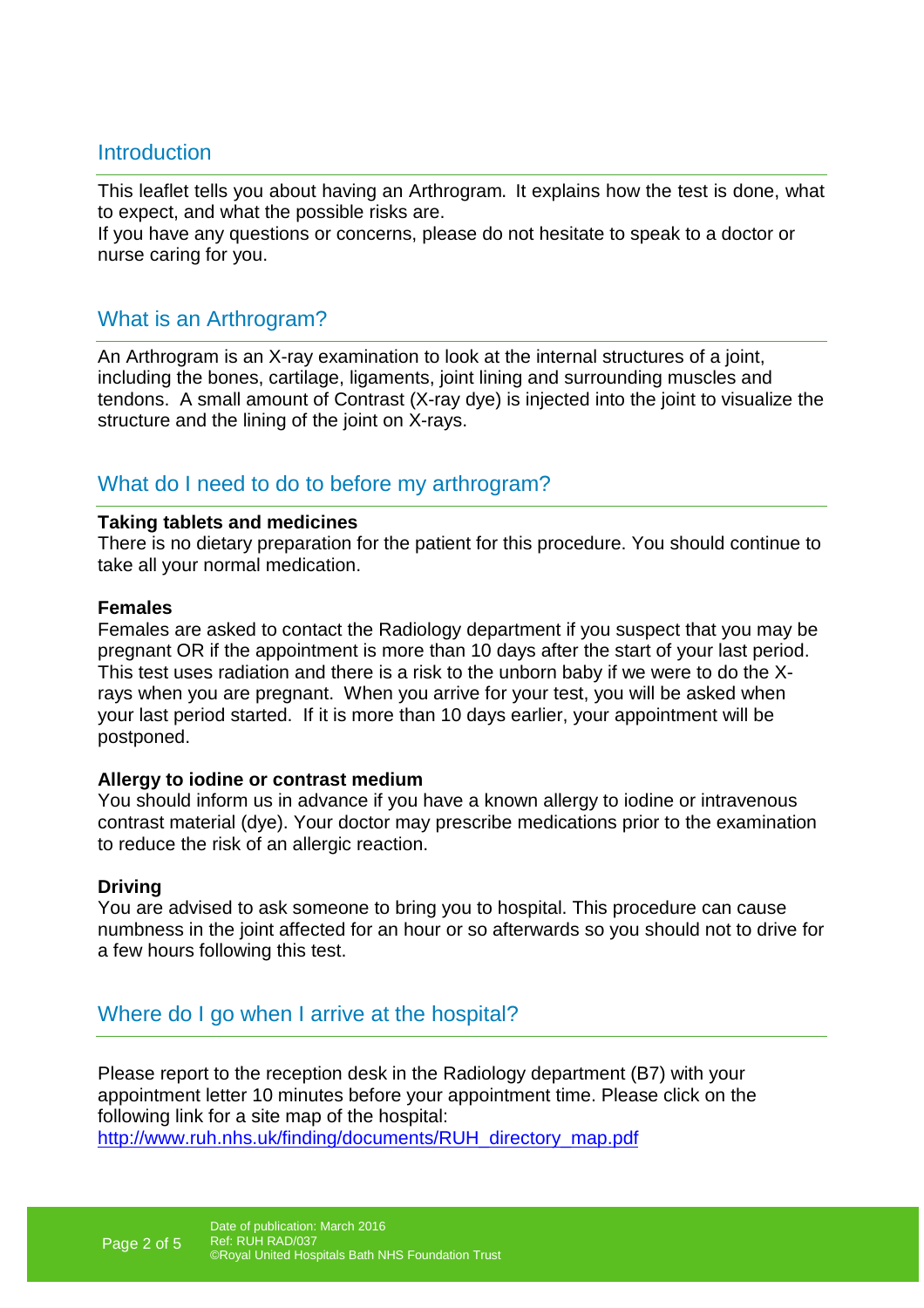You will be asked to sit in the waiting area until called by a member of staff.

A member of the team will explain the test and answer any questions. If you have to undress for the procedure, you will be shown to a private cubicle and asked to change into a clean gown. You will be asked to remove all jewellery and metal from the area to be scanned. Your clothes and valuables will be secured in a locker until after the procedure.

# Can I bring a relative or friend?

You may bring a relative or friend with you to the appointment but, as the examination uses x-rays, for reasons of safety they will not be able to accompany you into the examination room, except in very special circumstances. If the patient is a young child or is un-cooperative, a parent or health worker may stay in the room, but will be required to wear a protective lead apron.

If you need an interpreter please tell us when you receive your appointment so that we can arrange this.

### What happens during the procedure?

You will be taken into the screening/fluoroscopy room and asked to lie down on the fluoroscopy table. The fluoroscopy equipment uses x-rays to obtain real-time moving images of the body. A small beam of continuous x-rays passes through the body to an image intensifier, which is suspended over the X-ray table. The sequence of images produced can be viewed on a computer monitor.



The procedure will be performed by a Radiologist, who is a doctor specially trained to carry out complex imaging examinations and to interpret the images, or by a specialist Radiographer, who is a professional trained to carry out X-rays and other imaging examinations.

The Radiologist will clean the skin with an antiseptic solution. A local anaesthetic will be injected to numb the skin and soft tissues overlying the joint. A small sterile needle will then be inserted into the joint using x-ray guidance. A small amount of iodine-containing contrast (X-ray dye) will be injected into the joint and x-ray pictures will be taken. You may feel some pressure and fullness in the joint but it should not be painful. The needle will then removed but the contrast will stay in the joint for a short time.

The examination takes about 30 minutes to complete.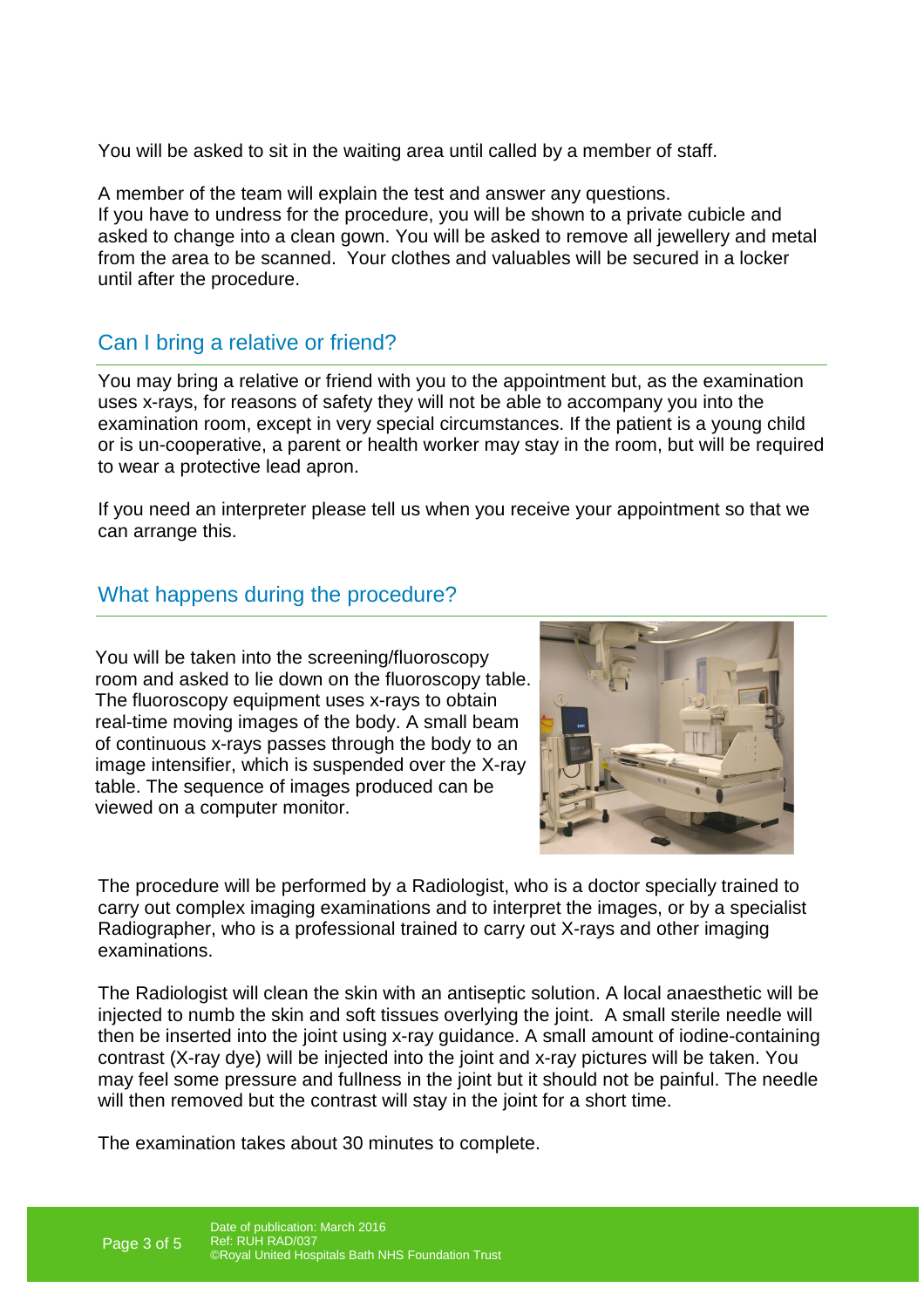### What happens after the test?

At the end of the test the needle is removed and a small dressing applied. You will then be able to leave immediately.

You may experience some swelling and discomfort in the injected joint for 1-2 hours following the procedure. This may be eased with mild analgesics, such as paracetamol, if necessary and should resolve quickly. If the pain persists for more than 24 hours, please consult your GP.

### Are there any risks?

Fluoroscopy involves the use of X-rays. There are strict guidelines in place for the use of x-rays in diagnosing medical conditions so fluoroscopic examinations can only be performed at the request of a Doctor. We will keep the radiation dose as low as we possibly can. Women who are or might be pregnant must inform a member of staff in advance.

You may experience slight discomfort during the procedure but it should not be painful.

The injection into the joint is a sterile procedure and the risk of introducing infection is very small.

The risk of serious allergic reaction to the contrast is extremely rare, and radiology departments are well equipped to deal with this.

Despite these slight risks, your doctor believes it is advisable that you should have this examination, and do bear in mind there are greater risks from missing a serious disorder by not having your test.

#### How do I get my results?

The Radiologist will review the images from your Barium Meal and send a report to your doctor. Your GP or hospital Consultant who referred you for the test will see you to discuss the results.

## Any questions?

We will do our best to make your visit as comfortable and stress free as possible. If you have any questions or suggestions for us, please contact the Interventional Radiology department on 01225 824366.